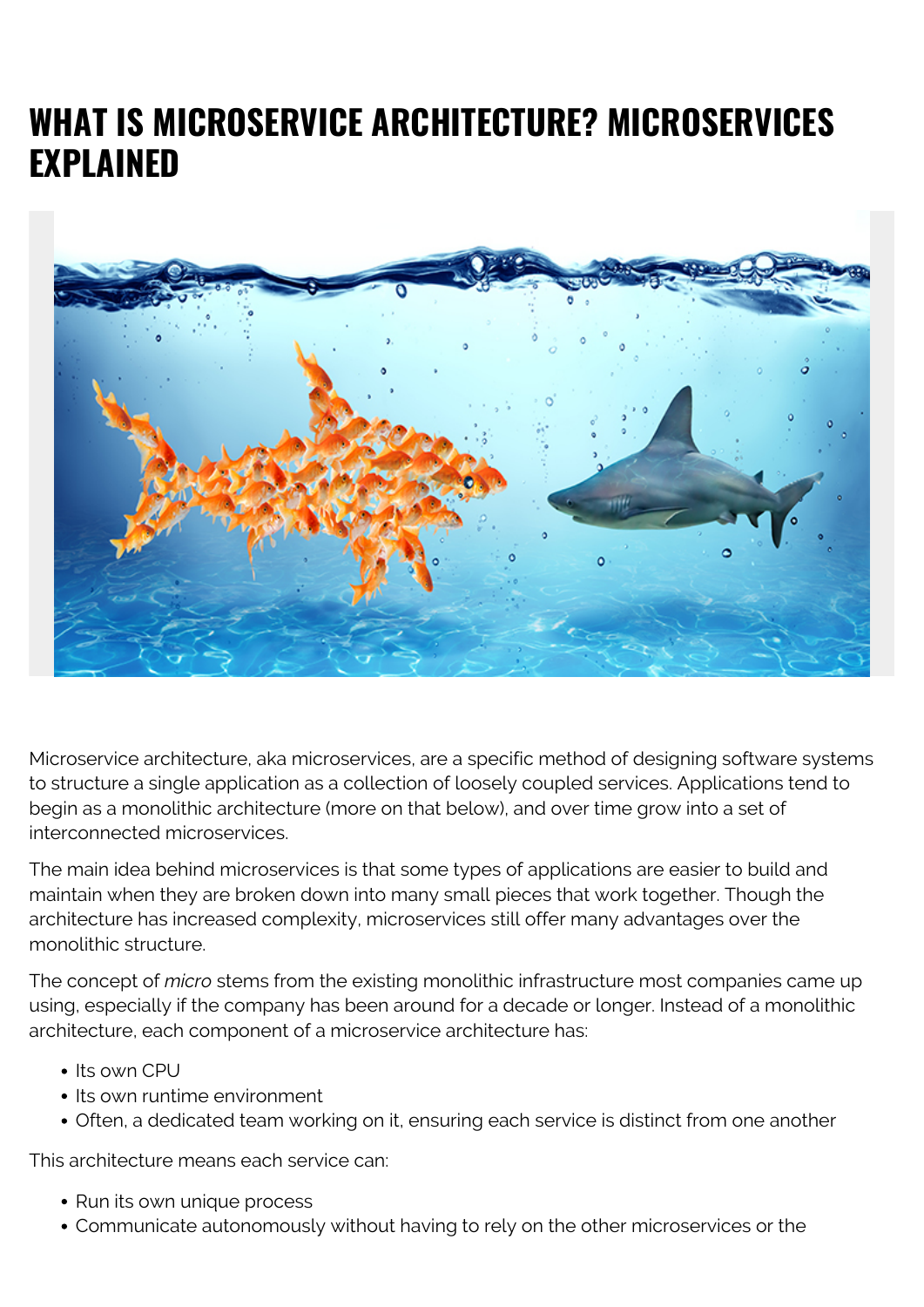application as a whole

This ability to be separated and recombined protects the entire system against decay and better facilitates [agile processes,](https://blogs.bmc.com/blogs/agile-vs-waterfall/) making it appealing to organizations—especially those still utilizing monolithic infrastructures.

This article will cover:

- [How microservices work](#page--1-0)
- [Examples](#page--1-0)
- [Monolithic vs microservice architectures](#page--1-0)
- [Pros](#page--1-0) & [cons](#page--1-0) of microservices
- [Helpful resources](#page--1-0)

# **How microservices works**

Microservices are a set of services that act together to make a whole application operate. This architecture utilizes APIs to pass information, such as user queries or a [data stream,](https://blogs.bmc.com/blogs/data-streaming/) from one service to another.

How the underlying software works, or which hardware the service is built upon, depends solely on the team who built the service. This makes both communicating between teams and upgrading services very dynamic—even reactive—allowing a software company or team to be [more resilient](https://blogs.bmc.com/blogs/resiliency-vs-redundancy/) in its development.

[Kubernetes](https://blogs.bmc.com/blogs/what-is-kubernetes/) has helped advance the cause of microservices, though it not a necessary building block. The rise of [cloud computing](https://blogs.bmc.com/blogs/public-private-hybrid-cloud/) and networked computers has done two things:

- Removed the responsibility from the user needing to have a powerful computer to run all the necessary operations.
- Places the responsibility on the company to use individual servers to run its service each time a user runs the application.

In the case of microservices, the user's machine may be responsible for basic processing, but it is mostly responsible for sending and receiving network calls to other computers.

Whenever you use an application, it's reasonable to assume that there are five other computers, give or take, that just turned on in order to power your experience. In the case of something like Facebook or Uber, it may be more reasonable to expect another 10,000 computers are actively processing information to enhance the user experience.

Microservices are often considered a logical evolution of **Service Oriented Architecture (SOA)**, but there are [clear differences](https://blogs.bmc.com/blogs/microservices-vs-soa-whats-difference/) between the two.

## **Examples of microservices architecture**

As Martin Fowler [points out,](https://martinfowler.com/articles/microservices.html) many large companies now utilize microservices within their architecture. Netflix is one of the earlier, most well-known adopters. Some other well-known examples are:

- $\bullet$  eBay
- Amazon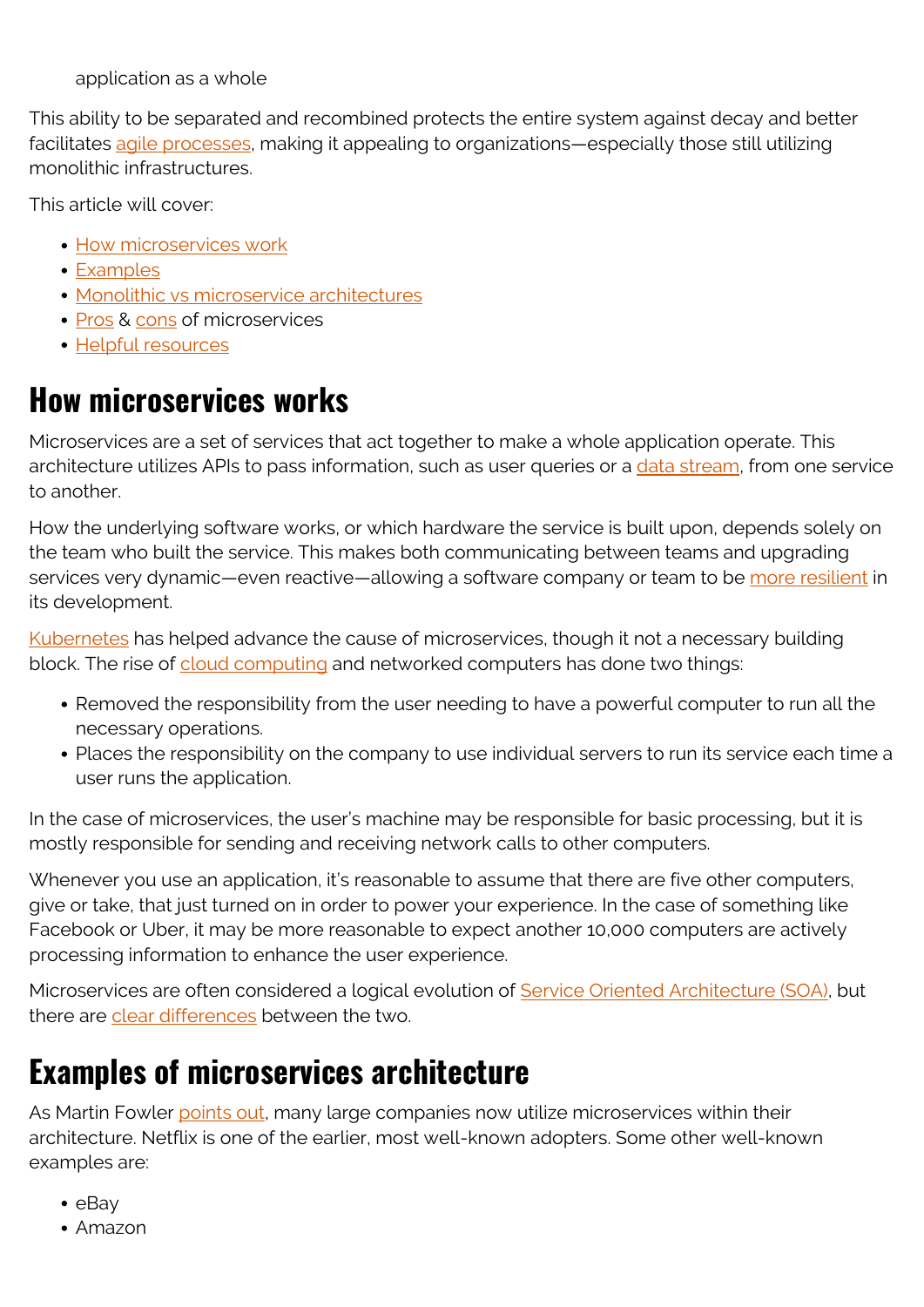- Twitter
- PavPal
- SoundCloud
- Gilt
- The Guardian

Present in each of these companies are a network of microservices.

For example, SoundCloud might have a new user microservice designed to onboard a user onto its application. The microservice will activate the user's account on the backend, and it might be responsible for sending a welcome email to the user, and a walkthrough when the user first logs into the application.

Another microservice for Soundcloud might be to handle uploading and storing a user's song to the platform. Another might be its search functionality and recommended artists.

As a company is divided into departments with people having different responsibilities, like a sales agent, a financier, and a bank teller are all points of contact with the same bank, a company's microservices divide the responsibility of the whole company into individual actions.

The difference between this microservice design and a monolith is that Soundcloud does not have one single application to handle each of these parts, released in the spring of each year and distributed on a CD-ROM, for example. Instead, each part (microservice):

- Works autonomously to contribute to the whole
- Can be upgraded in the modern way of [continuous development and integration \(CI/CD\)](https://blogs.bmc.com/blogs/what-is-ci-cd/)

*(Explore [microservices best practices](https://blogs.bmc.com/blogs/microservices-best-practices/) that will help you get up and running successfully.)*

# **Monolithic architecture vs microservice architecture**

The monolithic architecture pattern has been the architectural style used in the past, pre-Kubernetes and cloud services days.

In a monolithic architecture, the software is a single application distributed on a CD-ROM, released once a year with the newest updates. Examples are Photoshop CS6 or Microsoft 2008.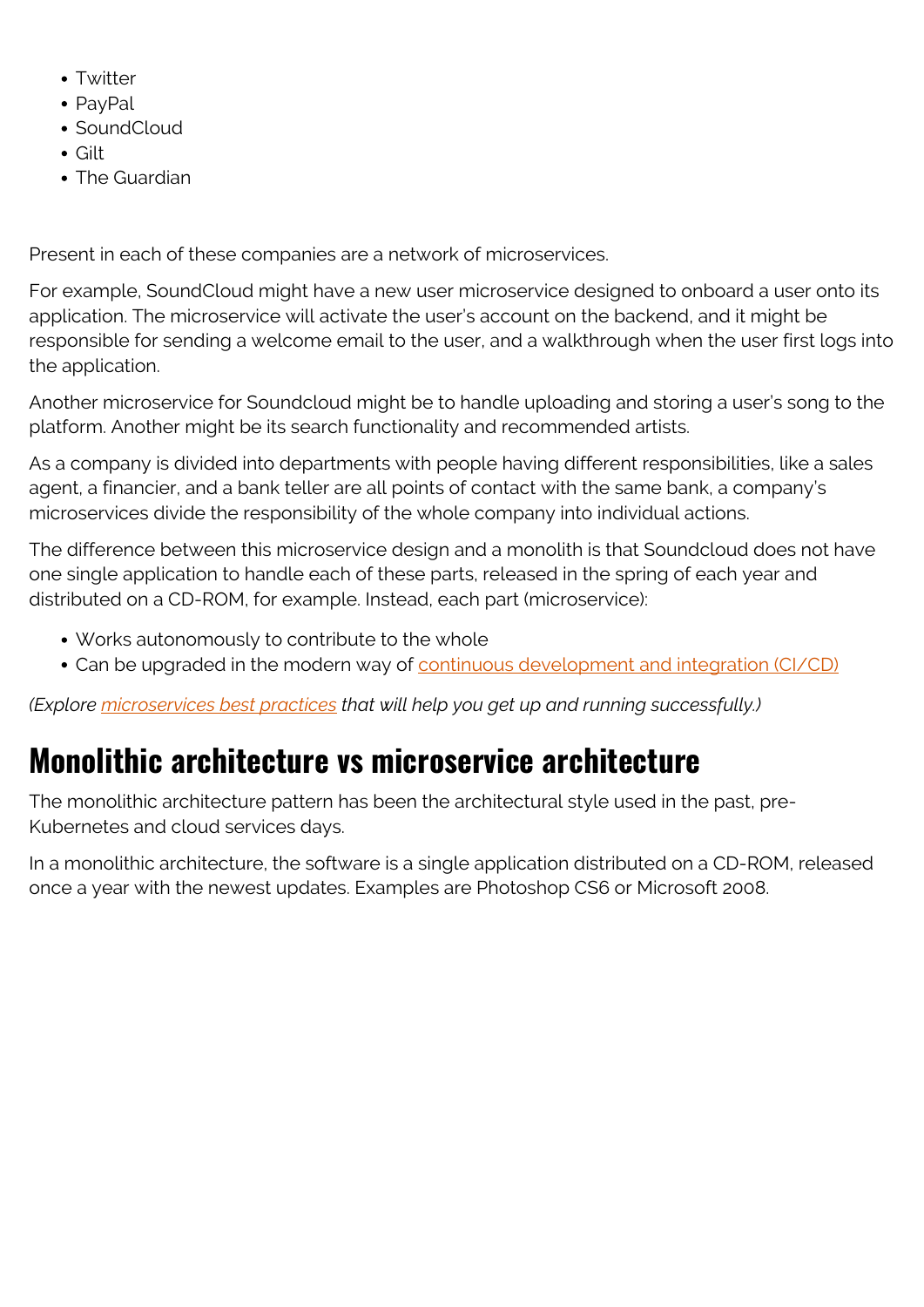#### **Monolithic Architecture**



Microservices Architecture



That style was the standard way of building software. But as tech has evolved, so too the architectural style must advance. In an age of Kubernetes, and CI/CD workflows, the monolithic architecture encounters many limitations—companies need to push to microservices.

Characteristics of a monolithic architecture:

- Changes are slow
- Changes are costly
- Hard to adapt to a specific, or changing, product line

Monolithic structures make changes to the application extremely slow. Modifying just a small section of code can require a completely rebuilt and deployed version of software.

*(Learn about the complexities of [app modernization](https://blogs.bmc.com/blogs/application-software-modernization/) and [code refactoring](https://blogs.bmc.com/blogs/code-refactoring-explained/).)*

If developers wish to scale certain functions of an application, they must scale the entire application, further complicating changes and updates. Microservices help to solve these challenges.

# **Advantages to Microservices**

Applications built as a set of independent, modular components are easier to test, maintain, and understand. They enable organizations to:

- Increase agility
- Improve workflows
- Decrease the amount of time it takes to improve production

While each independent component increases complexity, the component can also have added monitoring capabilities to combat it.

Here are the most common pros of microservices, and why so many enterprises already use them.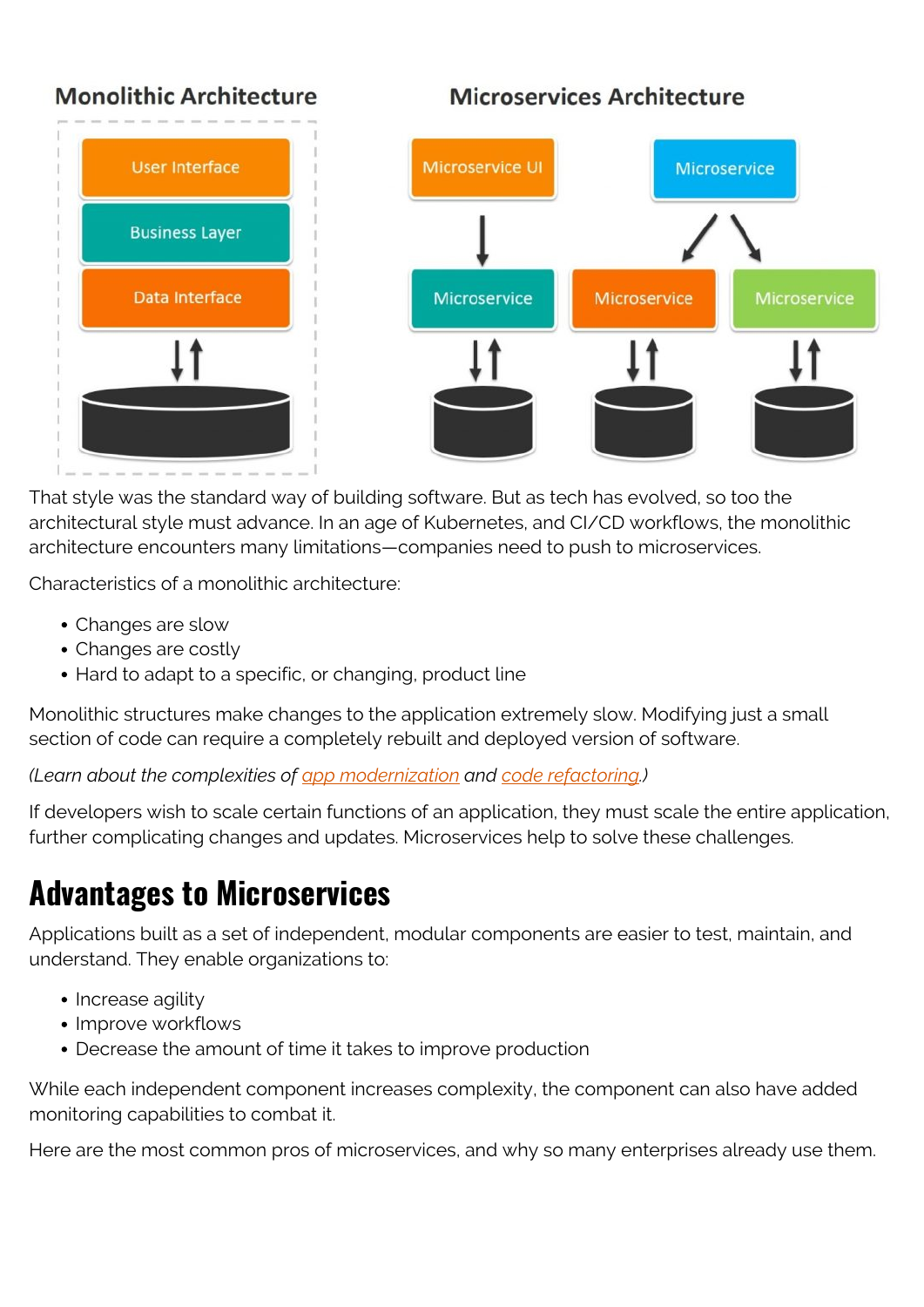### **Developer independence**

Each microservice will often be assigned a [single dev team](https://blogs.bmc.com/blogs/it-teams/) to maintain it. Thus, there is greater developer freedom and independence.

Small teams that are working in parallel can iterate faster than larger teams. When a single service takes off in popularity, the smaller team can also scale the services on their own without having to wait for a larger and more complex team.

#### **Isolation & resilience**

If one of the components should fail, due to issues like outdated technology or inability to further develop the code, developers are able to spin up another component while the rest of the application continues to function independently.

This capability gives developers the freedom to develop and deploy services as needed, without having to wait on decisions concerning the entire application.

## **Scalability**

Because microservices are made of much smaller components, they can take up fewer resources and therefore more easily scale to meet increasing demand of that specific component.

As a result of their isolation, microservices can properly function even during large changes in size and volume, making it ideal for enterprises dealing with a wide range of platforms and devices.

#### **Autonomously developed**

As opposed to monoliths, individual components are much easier to fit into continuous delivery pipelines and complex deployment scenarios. Only the pinpointed service needs to be modified and redeployed when a change is needed. If a service should fail, the others will continue to function independently.

Its autonomous nature benefits teams because it:

- Enables scaling and development
- Doesn't require much coordination with other teams

Microservices are a particular advantage when companies become more distributed and workers more remote.

## **Relationship to the business**

Microservice architectures are split along business domain boundaries, organized around capabilities such as logistics, billing, etc. This increases independence and understanding across the organization: different teams are able to utilize a specific product and then own and maintain it for its lifetime.

#### **Evolutionary**

Any microservice architecture is highly evolutionary.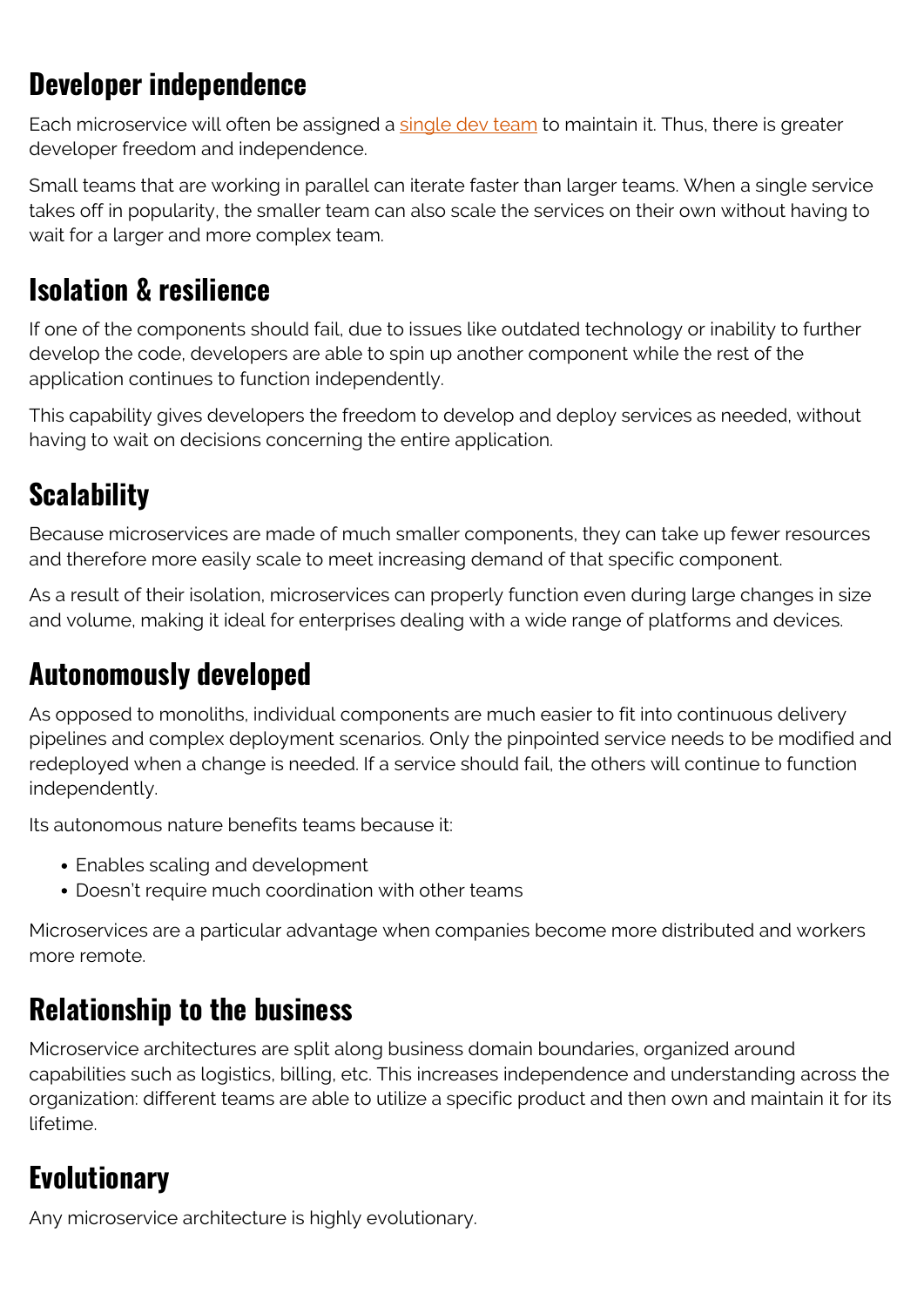Microservices are an excellent option for situations where developers can't fully predict what devices will be accessed by the application in the future. They also allow quick and controlled changes to the software without slowing the application as a whole—so you can be more iterative in developing features and new products.



# **Disadvantages of microservices**

Of course, the microservice architecture [comes with a learning curve](https://blogs.bmc.com/blogs/microservices-challenges-when-to-avoid/). First-time users might struggle to determine:

- Fach microservice's size
- Optimal boundaries and connection points between microservices
- The right framework to integrate services

More broadly, microservices have these drawbacks:

- Increased complexity
- More expensive
- Greater security risks

#### **Increased complexity**

First and foremost, microservices are a much more complicated system. It has a learning curve that can be steep to climb, but once learned, as with most things, it can be used with ease. New solutions are not always better, and it is the fault of many consultants and young engineers who try to solve different problems with the same solutions.

The microservice architecture is not always the best solution for an application. For some it might be too complex than what is required.